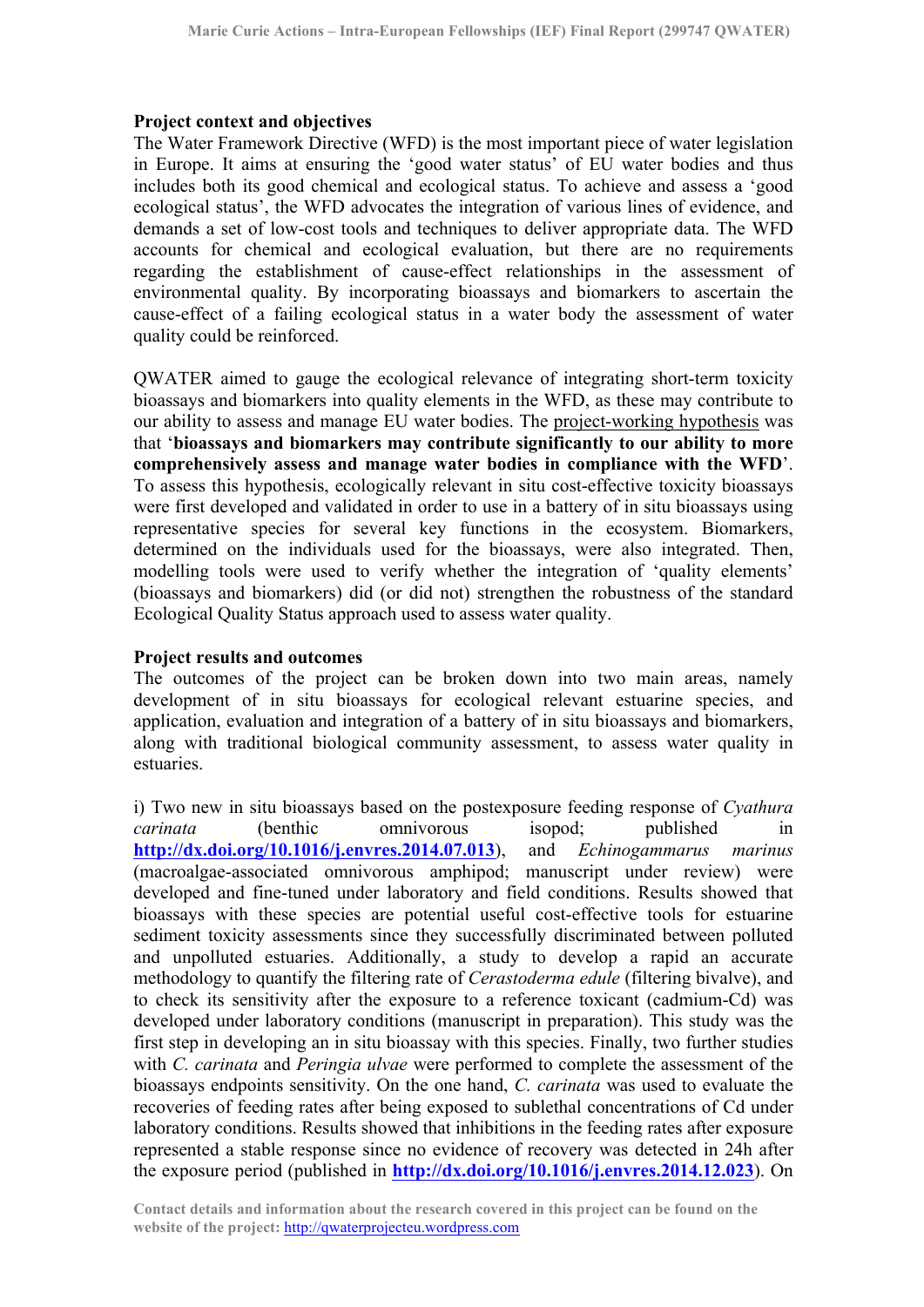the other hand, *P. ulvae* was used to study habitat selection patterns under patchily contaminated sediment. Results showed a trend to avoid contaminated patches in the immediate and very short term. However after 24h exposure, organisms exposed to a high level of contamination seemed to have lost the ability to move and avoid contaminated patches (manuscript under review). Therefore, avoidance response can be used as an endpoint for developing a bioassay with this species.

ii) To face the second objective, firstly, we reviewed studies providing an ecological water status assessment through more conventional community based approaches, in which bioassays and/or biomarkers were also applied to complement the evaluation, that is, studies that have attempted to integrate ecotoxicological approaches and community based ones in the assessment of surface water bodies. From the studies emerged that investigations at community level appear suitable for the assessment of ecological quality, whereas bioassays/biomarkers appear to be specially useful to investigate the causes of ecological impairment, allowing a better understanding of the cause–effect-relationships and to work as early warning, rapid evaluation and cost effectiveness systems of ecosystem disturbance. In this sense, community level responses and ecotoxicological approaches seem to be complementary reinforcing the need to use combined approaches of different disciplines in order to achieve the best evaluation of the ecosystem community health (published in **http://dx.doi.org/10.1016/j.ecolind.2014.07.024**).

In QWATER, a battery of five in situ bioassays was applied simultaneously in six different sampling sites within the estuaries of Mondego and Lima rivers. The battery was composed by ecological relevant species of the different trophic levels of estuaries: the crab *Carcinus maenas* (predator omnivorous), the snail *P. ulvae* (decomposer), the polychaete *Nereis diversicolor* (scavenging omnivourous), the isopod *C. carinata*  (benthic omnivorous), and the amphipod *E. marinus* (macroalgae-associated omnivorous). Biomarkers (i.e., the enzymes Cholinesterase, Glutathione S-transferase, and Catalase, and lipid peroxidation) for a set of the individuals used in the battery were determined as another line of evidence in collaboration with the group headed by Prof. Dra. Guilhermino, University of Porto. Additionally, the chemical characterization of a set of metals (Cd, Cr, Cu, Mn, Ni, Pb and Zn) in samples of sediment and algae, and the proportion of the labile fraction of metals in sediments from each deployment site were studied. The chemical characterization was carried out in collaboration with Dr. Mark Taggart, from the University of the Highlands and Islands, UK, and Dra. Natalia Ospina-Alvarez from the University of Warsaw, Poland. Finally, the ecosystem status of the selected sites was addressed based on ecological indices (e.g., BAT, BENTIX, M-AMBI). Therefore, different sources of information, ecotoxicological (bioassays and biomarkers), chemical and ecological indices, were available for the integration.

Principal component analyses were performed independently for the indices of each source of information, in order to improve the interpretation of the resultant PCAfactors in biological terms. The values of the PCA-factors for each sampling site were extracted and comparatively assessed. Results shown some discrepancies in the water quality determined from each independent factor, i.e., the sampling sites were not equally ordered by all factors (see below). Therefore, only by interpreting the values of all PCA-factors together is possible to perform a complete assessment of water quality status. For instance, ecological indices highlighted one of the sampling sites in the Mondego as the best water quality. However, bioassays and biomarkers derived indices showed a high level of stress at that site, which was reinforced by high levels of